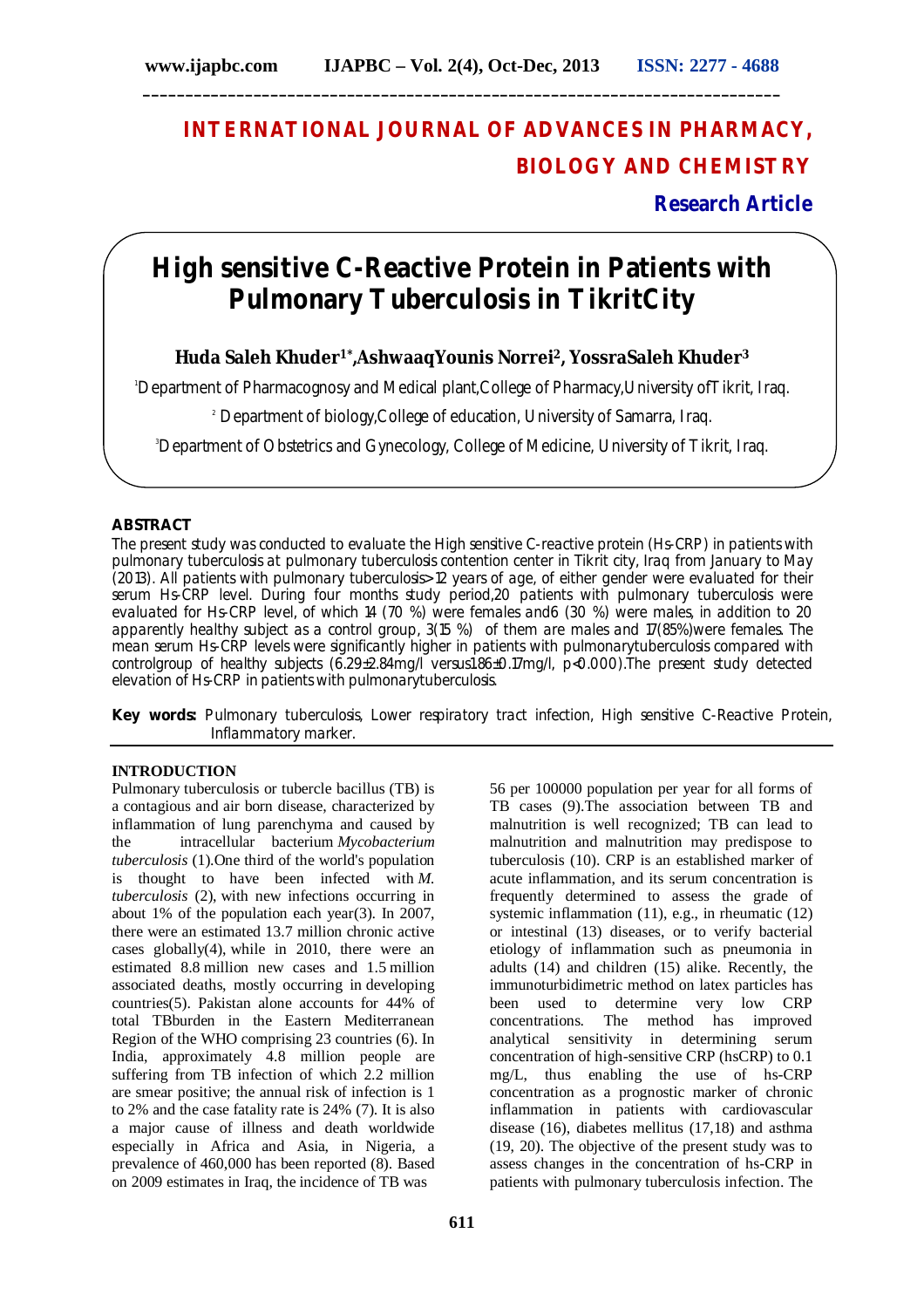hs-CRP can serve as a sensitive indicator of activity of the disease and its proper evaluation indicates a good therapeutic response.

#### **MATERIAL ANDMETHODS**

This study was conducted at pulmonary tuberculosis contention center in Tikrit city, Iraq, from January till May (2013). All patients of  $> 12$ years of age, of either gender with cough and expectoration for more than 15 days, weakness and constant fatigue, weight loss, fever, night sweats, chest pain, coughing up blood and loss of appetite were enrolled and evaluated with detail history, relevant examination and specific investigations i.e. chest radiograph and early morning sputum for acid fast bacilli (AFB) for three consecutive days. The evidence of any one positive smear of sputum for AFB were considered as cases of pulmonary tuberculosis. Pleural fluid (if present) were also evaluated as having pulmonary tuberculosis. All the patients were taken consecutively and an informed consent was taken from each patient. 3 ml sample of venous blood in a disposable syringe was taken and Serum was separated from venous blood clotted at room temperature ,stored at - 20°C and Serum was taken for the evaluation of Hs-CRP level. Patients with rheumatic fever, myocardial infarction, leprosy, congestive heart failure, different infectious diseases (meningitis, poliomyelitis, infectious mononucleosis and syphilis), malignancy, rheumatoid and septic arthritis and the postoperative and puerperal periods and on antibiotic therapy were considered in exclusion criteria.

The laboratory tests consisted of measurement of CRP using high sensitive ELISA kit (DRG International, INC., USA).It is based on the principle of a solid phase enzymelinked immune sorbent assay. The assay system utilizes a unique monoclonal antibody directed against a distinct antigenic determinant on the CRP molecules. The test sample is allowed to react simultaneously with the two antibodies, resulting in the CRP molecules being sandwiched between the solid phase and enzyme-linked antibodies. Statistical analysis was performed using SPSS software version 19.The frequency and percentage (%) was calculated for gender distribution. The mean and standard deviation (SD) was calculated for hs-CRP. The independent - samples t-test was applied between categorical variablesand the p-value 0.05 was considered as statistically significant.

### **RESULTS**

During the study period, 20 patients with pulmonary tuberculosis were studied for Hs-CRP,of which 14 (70 %) were females and 6 (30 %) were males, in addition to 20 apparently healthy subject as a control group,  $3(15\%)$  of them are males and 17(85%) was females (Table 1). Very

highly significant (p=0.000) increase was observed in the level of high sensitive C-Reactive protein in patient with pulmonary tuberculosis as compared to control subject (Table 2),(figure1).

#### **DISCUSSION**

Serum-CRP is an acute phase reactant proteins synthesized by hepatocytes under the influence of interleukin-1 arising at sites of infection, inflammation and trauma (21). It has been shown to be beneficial in the clinical evaluation of respiratory tract infections in adults (22). Additionally, an elevated CRP has been used as an indication to initiate antibiotic therapy (23). Now it has attracted the attention of various researchers, as an indicator to differentiate tubercular from nontubercular infections or diagnose extra pulmonary tuberculosis. However, reports have been conflicting. One study found out that elevated serum levels of serum-CRP can be useful in differentiating tuberculosis from non-tubercular diseases (24), whereas another study found it to be of not much value (25).Moreover, few studies which have found it to be useful were in patients of pleural effusion(26).

In the present study, the mean age of patients was  $42.3 \pm 20.64$  (15-80 years) and majority of the subjects were from rural population, these findings are consistent with the study by Shaikh*et al*.(27).also in this study ,we found that females showed high risk levels of hs-CRP than males, which may be resulted by chance in such small sample size, dissimilar to Breyer's study (2005- 2007)(28)which showed an increased likelihood for highly elevated CRP in males.

Standard assays for CRP lack the sensitivity needed to determine the levels of inflammation, and thus, clinical utility of standard CRP evaluation is extremely limited. Recent improvements have resulted in a new generation of highly sensitive assays that can detect the CRP at levels 100 foldlower than the earlier assays(29).Using hs-CRP, assessment of conditions indicative of chronic, low-grade inflammation is now possible.

In our study ,the results indicate that Serum hs-CRP levels were found to be significantly higher in Patient with tuberculosis (pre-therapeutically) as compared with the control group of healthy subjects and the values were  $6.29 \pm 2.84$  mg/L and 1.86 $\pm$ 0.17 mg/L respectively (P < 0.000).this results were consistent with the previous studies performed by Maasilta and Kostiala in which the patients with Tuberculous had significantly higher levels of CRP than healthy volunteers (30).Breen *et al*. found that an elevated CRP detected 85% of proven tuberculosis cases in London (31) . Chalmers *et al*. showed elevated CRP in patients with TB as high as 44 mg/L (32). While inconsistent with the study of Ito*et al.*which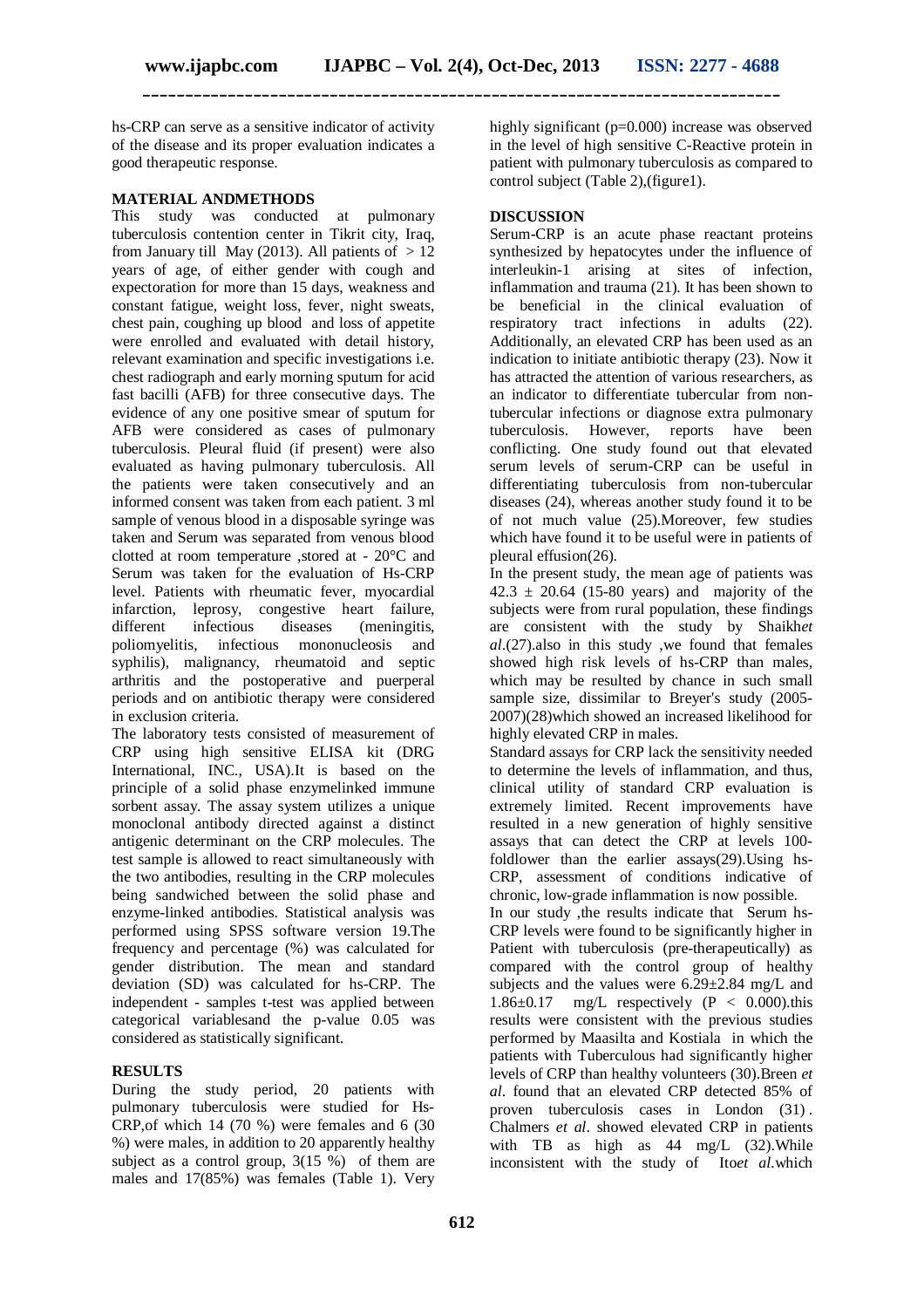describe patients with active tuberculosis without increase in CRP concentration (33).

The reasons for the inverse association between systemic inflammation and reduced pulmonary function are unclear but several mechanisms maybe involved. First, reduced lung function may be responsible for systemic inflammation. Like hepatocytes, inflammatory lung or pulmonary epithelial cells, have been shown to express CRP and IL-6. An alternative mechanism–reverse causation- cannot be excluded. High levels of cytokines and acute phase reactants in peripheral circulation maybe a cause rather than a consequence of poor lung function (34).

Limitations of the present study were small number of study subjects, and not analyzing drugs. However, may the results of this study be

confirmed in an independent study including a greater number of subjects.

It is concluded that hs-CRP can serve as a sensitive indicator of activity of the disease and the return to normal values of initially elevated CRP levels may indicate a good therapeutic response.

#### **ACKNOWLEDGMENT**

We sincerely thank pulmonary tuberculosis contention center (PTCC) for their support to conduct thisproject. We thank staff and counselors of Researcher Center for their kind cooperation to conduct this project. Special thanks to Dr.Shaimaa S.K., for their statistical knowledge to complete this work. Last but not the least, we thank all my patients without whom this study would never have been possible.

| Table (1): Distribution of groups according to gender. |  |  |  |  |
|--------------------------------------------------------|--|--|--|--|
|--------------------------------------------------------|--|--|--|--|

| Groups  | Female     | Male       | Total      |
|---------|------------|------------|------------|
| Patient | $14(70\%)$ | $6(30\%)$  | $20(50\%)$ |
| Control | 17(85%)    | 3(15%)     | $20(50\%)$ |
| Total   | 31(100%)   | $9(100\%)$ | 40(100%)   |

#### **Table (2): Comparisonbetween high sensitive C-Reactive protein in patient with pulmonary tuberculosis and control subject.**

| <b>Parameter</b> | <b>Control subject</b> | Patient         | <b>P-value</b> |
|------------------|------------------------|-----------------|----------------|
|                  | $(n=20)$               | $(n=20)$        |                |
| $Hs-CRP$ (mg/dl) | $1.86 \pm 0.17$        | $6.29 \pm 2.84$ | 0.000          |



**Figure (1):Comparison between high sensitive C-Reactive protein in patient with pulmonary tuberculosis and normal subjects.**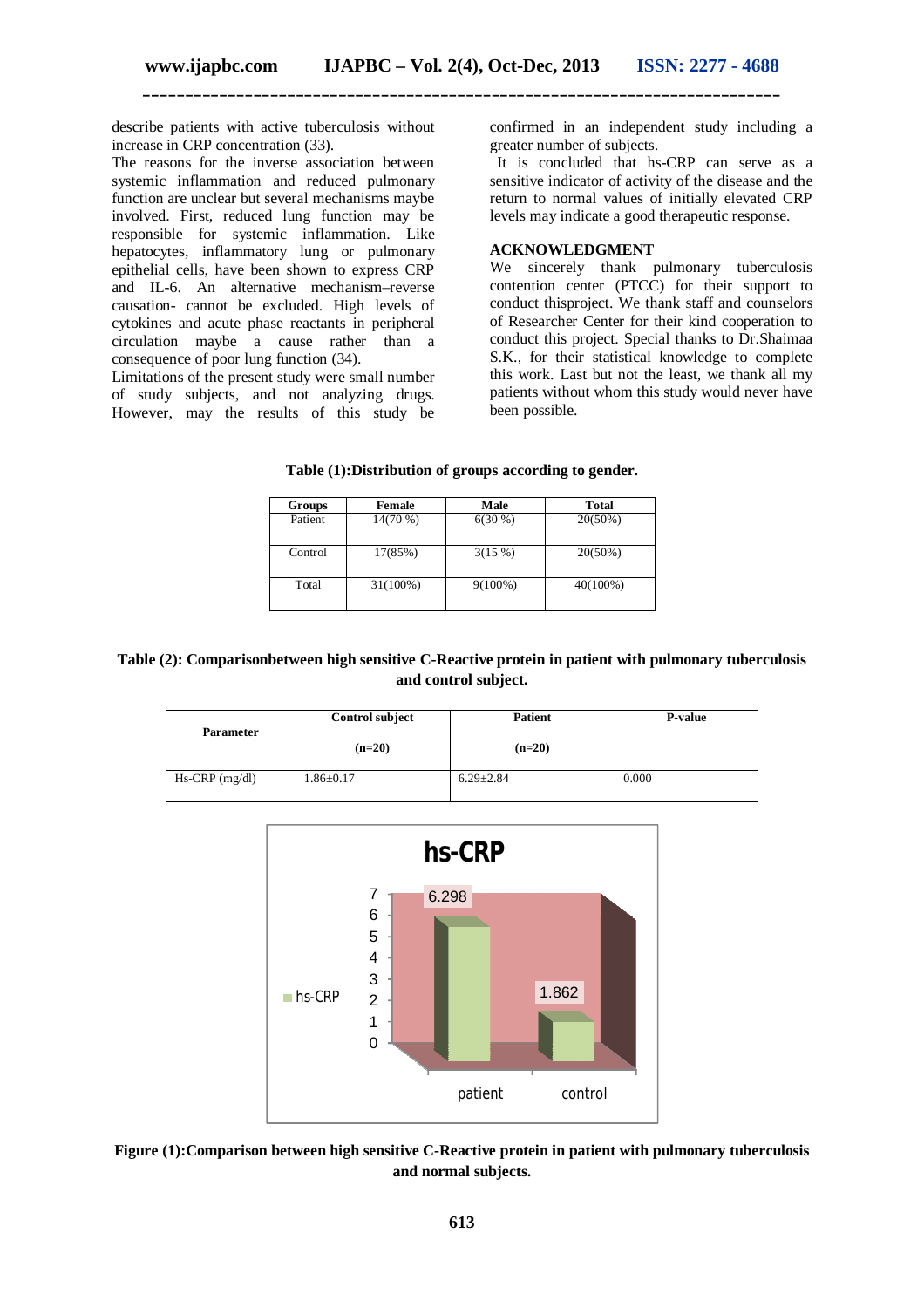**\_\_\_\_\_\_\_\_\_\_\_\_\_\_\_\_\_\_\_\_\_\_\_\_\_\_\_\_\_\_\_\_\_\_\_\_\_\_\_\_\_\_\_\_\_\_\_\_\_\_\_\_\_\_\_\_\_\_\_\_\_\_\_\_\_\_\_\_\_\_\_\_\_\_\_**

#### **REFERENCES**

- 1. World Health Organization. Global tuberculosis control: surveilleance, planning, financing. WHO Report 2005. Geneva, 2005.
- 2. WorldHealth Organization .Tuberculosis fact sheet N°104.November 2010.Retrieved 26 July 2011.
- 3. World Health Organization .Tuberculosis. 2002.
- 4. World Health Organization ."Epidemiology"Global tuberculosis control: epidemiology, strategy,financing.pp.6-33.ISBN 978-92- 4-156380-2. Retrieved 12 November 2009.
- 5. World Health Organization."The sixteenth global report on tuberculosis".2011.
- 6. Khan JA. and Malik A. Tuberculosis in Pakistan: Are We Losing the Battle?. JPMA., 2003: 53(8); 2-3.
- 7. Sharma SK and Mohan A. Multidrug Resistant Tuberculosis: Current Trends. In: Medicine update- Association of Physicians of India. Eds., S. Das, R.K. Goenka and J.K. Panda, 2003: 13; 131- 135.
- 8. Osuala FI, Ibidapo-obe MT, OkohHI, Aina OO, Igbasi UT, Nshiogu ME, Onubogu CC, Egbuna KN, Ajibaye O and Oro AB. Evaluation of the Efficacy and Safety of Potassium AluminiumTetraoxosulphate (Vi)<br>(ALUM) in the Treatment of (ALUM) in the Treatment of Tuberculosis. European J. Biological Sci.,2009: 1; 10-14.
- 9. World Health Organization .Tuberculosis. 2011.<br>10. Muthuraj
- M, Kamatchiyammal S, Usharani B, Manupriya S, Ayyappan ARN and Divyalakshmi K. Serum zinc, calcium and albumin levels in pulmonary tuberculosis patients co-Infected with HIV. Global J. Biotech. and Biochem., 2010: 5(1); 27-35.
- 11. Pepys MB, Baltz MC. Acute phase proteins with special reference to Creactive protein and related proteins (pentaxins) and serum amyloid A protein. AdvImmunol.,1983:34;141-212.
- 12. Emery P, Luqmani R. The validity of surrogate markers in rheumatic disease. Br J Rheumatol., 1993:32:Suppl 3;3-8.
- 13. Walker-Smith J A. Chronic inflammatory bowel disease in children: a complex problem in management. Postgrad Med J  $.2000:76;469-72.$
- 14. Lagerstrom F, Engfeldt P, Holmberg H. C-reactive protein in diagnosis of community-acquired pneumonia in adult patients in primary care. Scand J Infect Dis., 2006:38;964-9.
- 15. Korppi M. Non-specific host response markers in the differentiation between pneumococcal and viral pneumonia: what is the most accurate combination? Pediatr Int., 2004:46;545-50.
- 16. Ridker PM. Clinical application of Creactive protein for cardiovascular disease detection and prevention. Circulation .2003:107;363-9.
- 17. Coulon J, Willems D, Dorchy H. Increase in C-reactive protein plasma levels during diabetes in infants and young adults. Presse Med ., 2005: 34: 89-93.
- 18. Pradhan AD, Manson JE, Rifai N, Buring JE, Ridker PM. C-reactive protein, interleukin 6, and risk of developing type<br>2 diabetes mellitus. JAMA. 2 diabetes mellitus. 2001:286;327-34.
- 19. Takemura M, Matsumoto H, Niimi A, Ueda T, Matsuoka H, Yamaguchi M, et al. High sensitivity C-reactive protein in asthma. EurRespir J., 2006:27;908-12.
- 20. Galez D, Dodig S, Raos M, Nogalo B. CRP in children with asthma and allergic rhinitis. BiochemiaMedica., 2006:16(2);163-9.
- 21. Chensue SW, Davey MP, Remick DG, and Kunkel SL."Release of Interleukin-I by Peripheral blood mononuclear cells in patient with tuberculosis and active inflammation," Infection and Immunity, 1986:52(1);341-343.
- 22. Wallis RS, Pai M, Menzies D, Doherty TM and Walzl G. Biomarkers and diagnostics for tuberculosis: progress, needs andtranslation into practice. Lancet.2010: 375; 1920-1937.
- 23. Cohen R, Romain O, Levy C, Perreaux F and Decobert M. Impact of CRP rapid test in management of febrile children in paediatricemergency units of Ile-de-France. Arch Pediatr., 2006:13; 1566-71.
- 24. Choi CM, Kang CI, Jeung WK,"Role of C-Reactive protein for the diagnosis of tuberculosis among military personnel in South Korea , The International Journal of<br>Tuberculosis and lung disease Tuberculosis and lung .2007:Vol.11(2);233-236.
- 25. Kannapiran M, Immanuel C, Krishnamurthy PV,,"C-reactive protein levels in patients with pulmonary tuberculosis ,"lung India,1989:Vol.7(1);34-36.